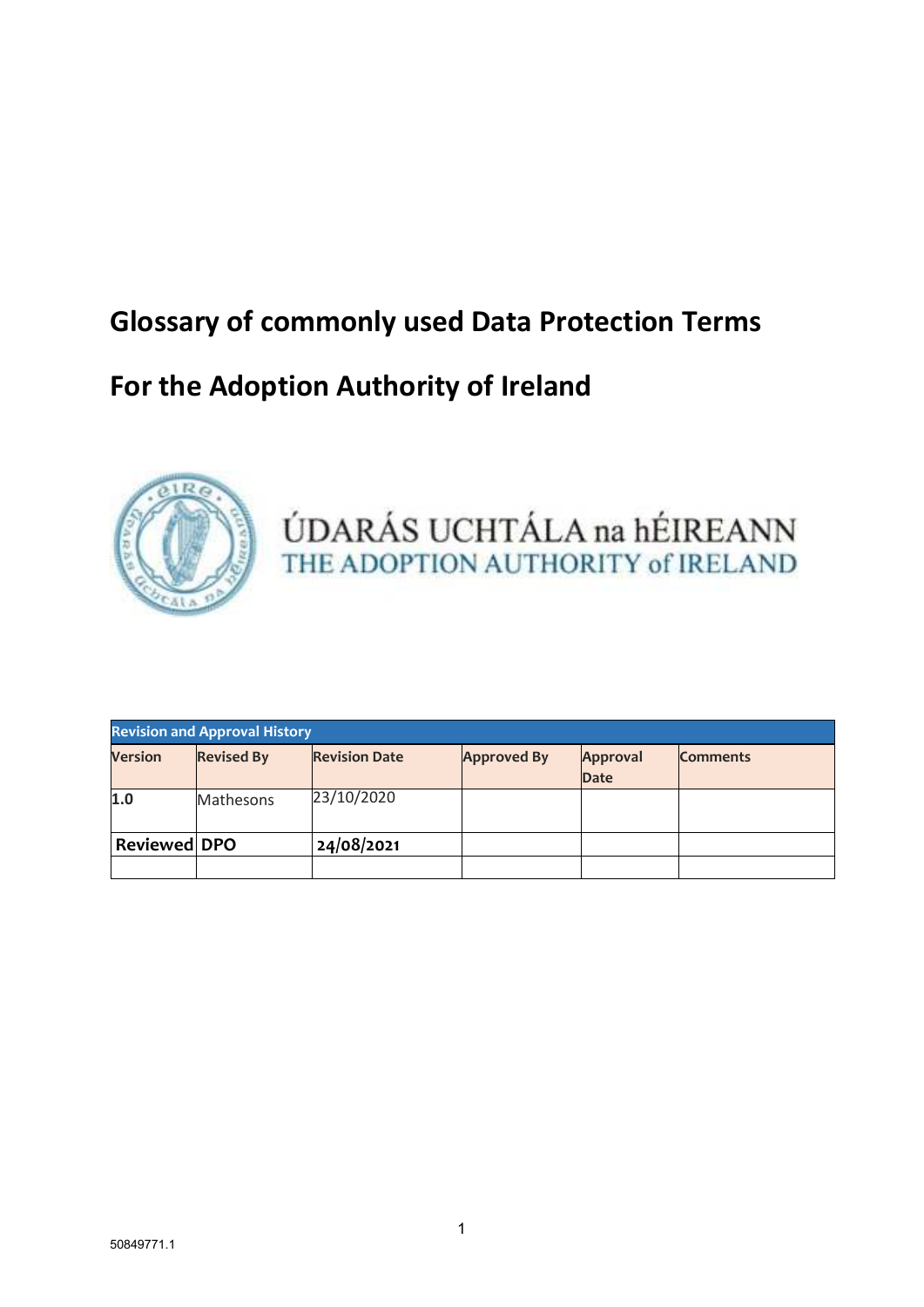Within the Adoption Authority we often use terms in relation Data Protection and GDPR. Here is a list of the most common data privacy terms everyone should be aware of These definitions of terms are encountered most often in the official policy documents of the Adoption Authority of Ireland (the "**Adoption Authority**") are provided below to ensure clarity to the reader.

What is "**Personal Data**"- Personal data is any information relating to an identified or identifiable natural person ('**data subject'**). An identifiable natural person is one who can be identified, directly or indirectly, in particular by reference to an identifier such as a name, an identification number, location data, an online identifier or to one or more factors specific to the physical, physiological, genetic, mental, economic, cultural or social identity of that natural person Regulation.

Examples of personal data include:

- Name Address Date of Birth Phone number
- Email address Employee number

"**Accountability**" – The controller shall implement appropriate technical and organisational measures to ensure and to be able to demonstrate that processing is performed in accordance with the GDPR. The measures implemented shall be reviewed and updated where necessary. ("**Accountability Principle**");

**"Consent"** of the data subject means any freely given, specific, informed and unambiguous indication of the data subject's wishes by which he or she, by a statement or by a clear affirmative action, signifies agreement to the processing of personal data relating to him or her;

"**Data**" means Personal Data unless otherwise defined or explained;

**"Data Protection"** refers to any software or activity related to protecting the safety and integrity of private data.

 The **DC** "**Data Controller**" or "**Controller**" is the natural or legal person, public authority, agency or any other body, which alone or jointly with others, determines the purposes and means of the processing of personal data; the Adoption Authority acts as a Data Controller.

"**Data Protection Stakeholders**" means the Board of the Adoption Authority and the Senior Management Team and the Data Protection Officer.

#### **Data Protection (DP) Principles**

As set out by the GDPR, Data Protection Principles pertain to the state of personal data in relation to processing, collection, status, storage, compliance and responsibility.

"**DPA 2018**": means the Data Protection Act 2018;

"**Filing System**" means any structured set of personal data which are accessible according to specific criteria, whether centralised, decentralised or dispersed on a functional or geographical basis;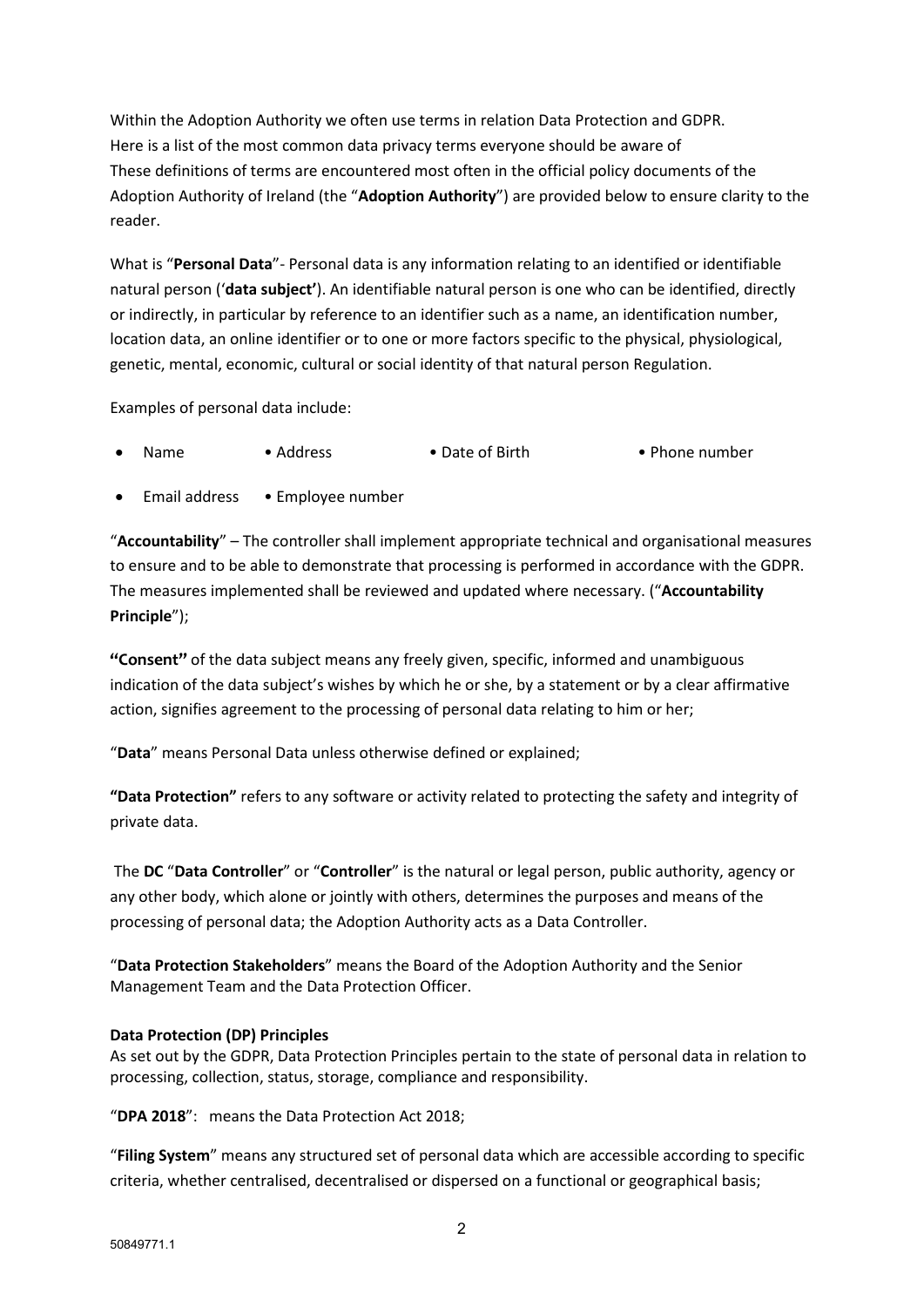"**GDPR**" means Regulation (EU) 2016/679 of the European Parliament and of the Counsel, commonly known as the General Data Protection Regulation; The General Data Protection Regulation (GDPR) is a European data privacy law that extends to all businesses (including businesses that operate outside of Europe) that offer goods and services to European residents and collect personal data in the process.

A "**Personal data breach**" is a breach of security leading to the accidental or unlawful destruction, loss, alteration, unauthorised disclosure of, or access to personal data transmitted, stored or otherwise processed. This includes breaches that are the result of both accidental and deliberate actions.

#### **Breach Disclosure**

The process of notifying regulators and/or victims of incidents affecting the confidentiality and security of their personal data.

The **DP**/ "**Processor**" is a natural or legal person, public authority, agency or any other body, which processes personal data on behalf of a Data Controller;

"**Processing**" is defined as any operation or set of operations which is performed on personal data or on sets of personal data, whether by automated means, such as collection, recording, organisation, structuring, storage, adaptation or alteration, retrieval, consultation, use, disclosure by transmission, dissemination or otherwise making available, alignment or combination, restriction, erasure or destruction.

The "**Processing Purpose**" is the pre-defined reason for collecting and processing a specific set of data e.g. to set up a customer account, to complete a sale, or to market goods or services. Each purpose should be paired with a description of data use. All pre-defined purposes should be listed in a privacy notice made available to data subjects before data is collected, and a data protection impact assessment should include a check to ensure pre-defined purposes do not differ from current data uses;

"**Recipient**" - means a natural or legal person, public authority, agency or another body, to which the personal data are disclosed, whether a third party or not. However, public authorities which may receive personal data in the framework of a particular inquiry in accordance with Union or Member State law shall not be regarded as recipients; the processing of those data by those public authorities shall be in compliance with the applicable data protection rules according to the purposes of the processing;

"**Special categories of personal data**" (sometimes referred to as "**sensitive personal data**") are types of personal data which are subject to stricter processing requirements. This includes personal data revealing racial or ethnic origin, political opinions, religious or philosophical beliefs, or trade union membership, and the processing of genetic data, biometric data for the purpose of uniquely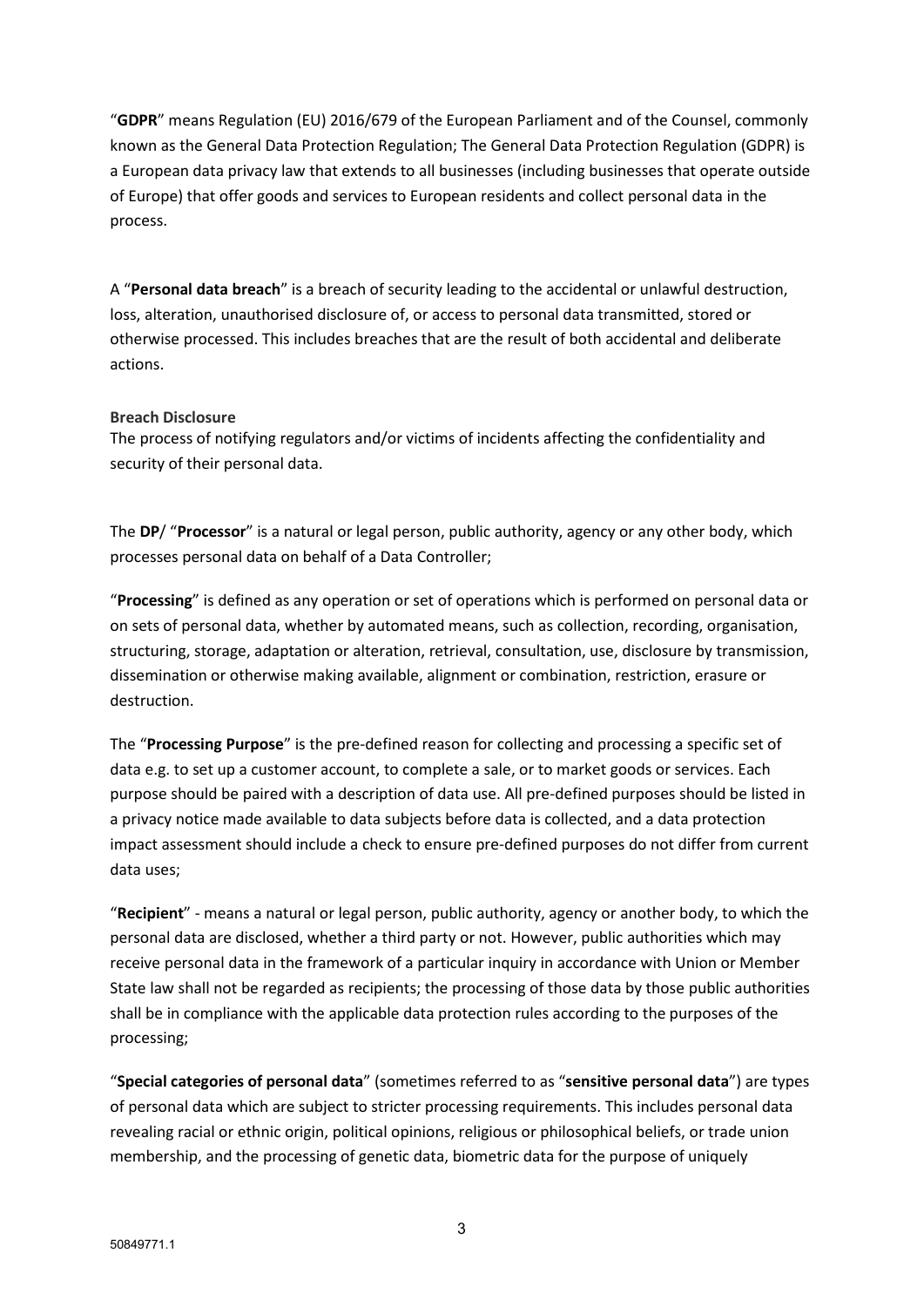identifying a natural person, data concerning health or data concerning a natural person's sex life or sexual orientation;

"**Supervisory Authority**" – is the independent public authority with responsibility for monitoring the application of the GDPR, in order to protect the fundamental rights and freedoms of the natural persons in relation to processing and to facilitate the free flow of personal data within the European Union. In the context of the Irish Jurisdiction, this authority is vested in the office of the Irish Data Protection Commission. See **DPC** below.

**SAR** A Subject Access Request- This is a request made by an individual who wants to see a copy of the information an organisation holds about them.

**Authentication/Verification** Authentication is the process of verifying a person's identity before granting access to a resource.

**Consent** The right of a data subject to decline or agree to the collection and processing of their personal data.

**Anonymization** Also known as Data Masking, this is the process of altering personally identifiable data so that it cannot be used to identify an individual.

**Pseudonymisation** with pseudonymisation the individual can still be identified – e.g. at its most basic level changing an employee's name to an identification number instead and removing all of their other personal details is pseudonymisation.

**RTBF/RTE** *Right to be forgotten /Right to Erasure: creates the right of a data subject* **"**to obtain from the controller the erasure of personal data concerning him or her without undue delay and the controller shall have the obligation to erase personal data without undue delay**".**  This is an individual's right to have their personal data deleted by a business or other organization possessing that data.

**Data Portability** A right under the GDPR that ensures data subjects are allowed to receive their personal data from a data controller in a commonly used and machine-readable format.

**Sensitive Data** Sensitive data is a type of data that describes a person and that used together to identify that person. This includes personal information about an individual's race, ethnic origin, marital status, age, colour, and religious, philosophical, health or political affiliations.

**Encryption** Encryption is a type of data protection that transforms plaintext data into cipher text, effectively hiding the original data's meaning. Encryption renders information unreadable without an encryption key.